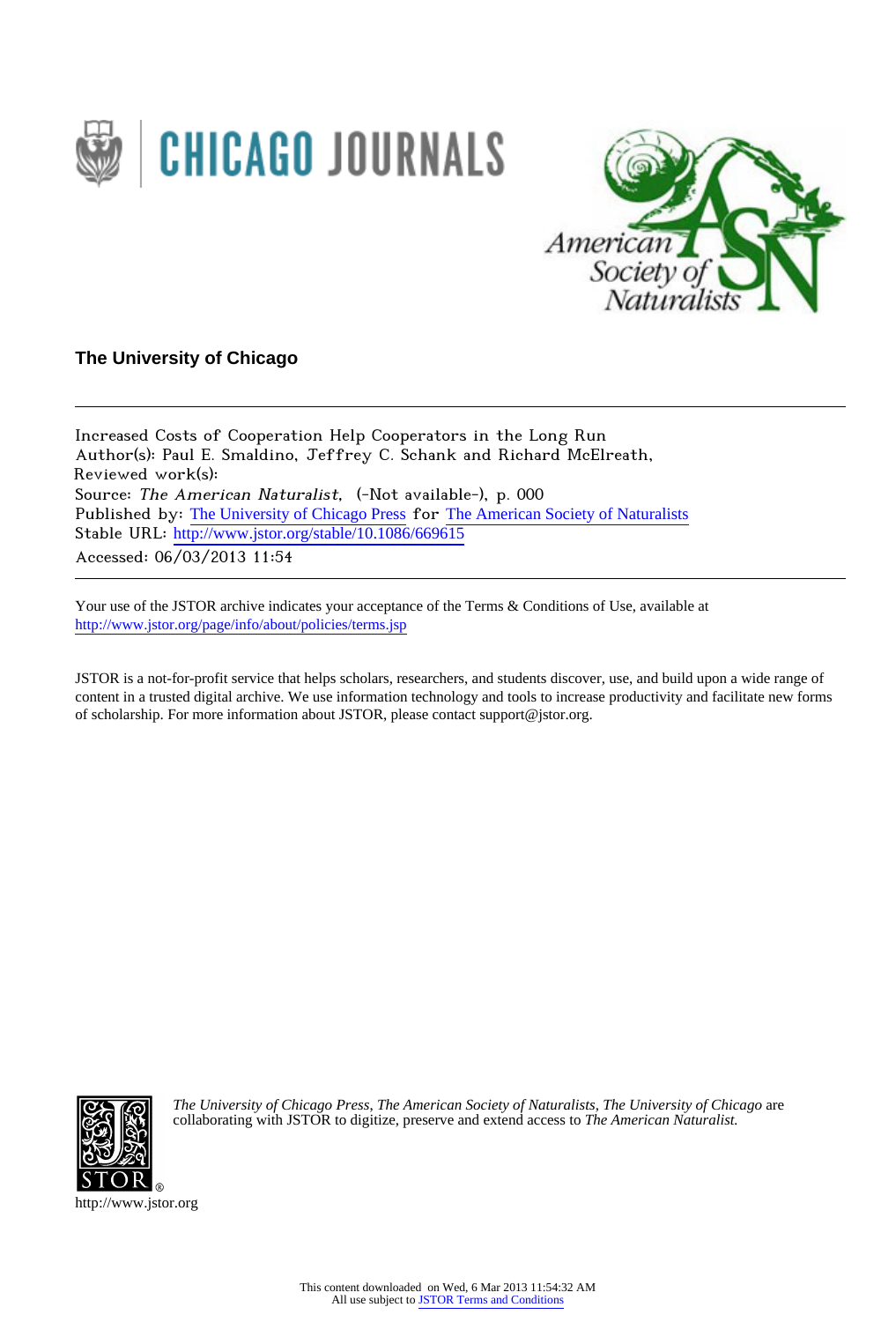# **Increased Costs of Cooperation Help Cooperators in the Long Run**

### Paul E. Smaldino,<sup>1,2,\*</sup> Jeffrey C. Schank,<sup>2</sup> and Richard McElreath<sup>3</sup>

1. Center for Advanced Modeling in the Social, Behavioral, and Health Sciences and Department of Emergency Medicine, Johns Hopkins University, Baltimore, Maryland 21287; 2. Department of Psychology, University of California, Davis, California 95616; 3. Department of Anthropology, University of California, Davis, California 95616

*Submitted July 30, 2012; Accepted October 18, 2012; Electronically published February 19, 2013*

*Online enhancement:* supplementary PDF.

ABSTRACT: It has long been proposed that cooperation should increase in harsh environments, but this claim still lacks theoretical underpinnings. We modeled a scenario in which benefiting from altruistic behavior was essential to survival and reproduction. We used a spatial agent-based model to represent mutual cooperation enforced by environmental adversity. We studied two factors, the cost of unreciprocated cooperation and the environmental cost of living, which highlight a conflict between the short- and long-term rewards of cooperation. In the long run, cooperation is favored because only groups with a sufficient number of cooperators will survive. In the short run, however, harsh environmental costs increase the advantage of defectors in cooperator-defector interactions because the loss of resources leads to death. Our analysis sheds new light on the evolution of cooperation via interdependence and illustrates how selfish groups can incur short-term benefits at the cost of their eventual demise. We demonstrate how harsh environments select for cooperative phenotypes and suggest an explanation for the adoption of cooperative breeding strategies in human evolution. We also highlight the importance of variable population size and the role of sociospatial organization in harsh environments.

*Keywords:* interdependence, strong selection, environmental inheritance, harsh environments, Kropotkin, agent-based.

#### **Introduction**

Altruistic behaviors benefit others at a cost to oneself. For many years, the abundance of altruistic behavior in the animal kingdom posed a serious challenge to evolutionary theorists (Harman 2010). However, extensive theoretical work has shown that altruism can evolve as long as conditions allow cooperators (altruistic individuals) to interact with one another at a sufficiently higher rate than with defectors (selfish individuals who accept the benefits of altruistic acts but do not perform those acts; Wilson and

Dugatkin 1997; Fletcher and Doebeli 2009; Bijma and Aanen 2010). Mechanisms that make this possible include kin selection (Hamilton 1963; Maynard Smith 1964), reciprocity (Trivers 1971; Axelrod and Hamilton 1981; Barta et al. 2011), spatial assortment (Epstein 1998; Koella 2000; Nowak et al. 2010), and active avoidance of selfish nonaltruists (Houston 1993; Aktipis 2004; Pepper 2007; Mc-Namara et al. 2008; Helbing and Yu 2009). In humans, the positive assortment of altruists may also be promoted by benefits related to social learning and culture (Simon 1990; Guzmán et al. 2007; Boyd and Richerson 2009) and by social institutions, such as costly punishment (Boyd and Richerson 1992; Henrich and Boyd 2001; Hauert et al. 2007), reputation (Leimar and Hammerstein 2001; Nowak and Sigmund 2005), and limited group size (Pepper 2007; Smaldino and Lubell 2011).

In many species, cooperation increases when environmental conditions are harsh, such as under increased predation (Spieler 2003; Krams et al. 2010) or when resources are scarce (Strassman et al. 2000; Callaway et al. 2002), confirming an idea first proposed by the Russian evolutionary biologist and political anarchist Peter Kropotkin (1902) that harsh environments should select for cooperation. A problem is that under circumstances of this type, unreciprocated cooperation may be more costly, or the costs of not receiving cooperation may be higher, and so the immediate payoffs to cooperators decrease relative to payoffs to defectors. Explaining why cooperation increases under harsh conditions, therefore, remains a challenge for theoretical biologists.

In this article, we investigate the evolution of cooperation in harsh environments using an agent-based model (ABM) that incorporates several important features of real organisms and ecosystems. The three most important features are (1) variable population size, in which birth and death events are decoupled, (2) an environmental cost of living, in which individuals must acquire resources in order to stay alive, and (3) a dynamic socio-spatial structure,

<sup>\*</sup> Corresponding author; e-mail: [paul.smaldino@gmail.com.](mailto:paul.smaldino@gmail.com)

Am. Nat. 2013. Vol. 181, pp. 000-000. @ 2013 by The University of Chicago. 0003-0147/2013/18104-54010\$15.00. All rights reserved. DOI: 10.1086/669615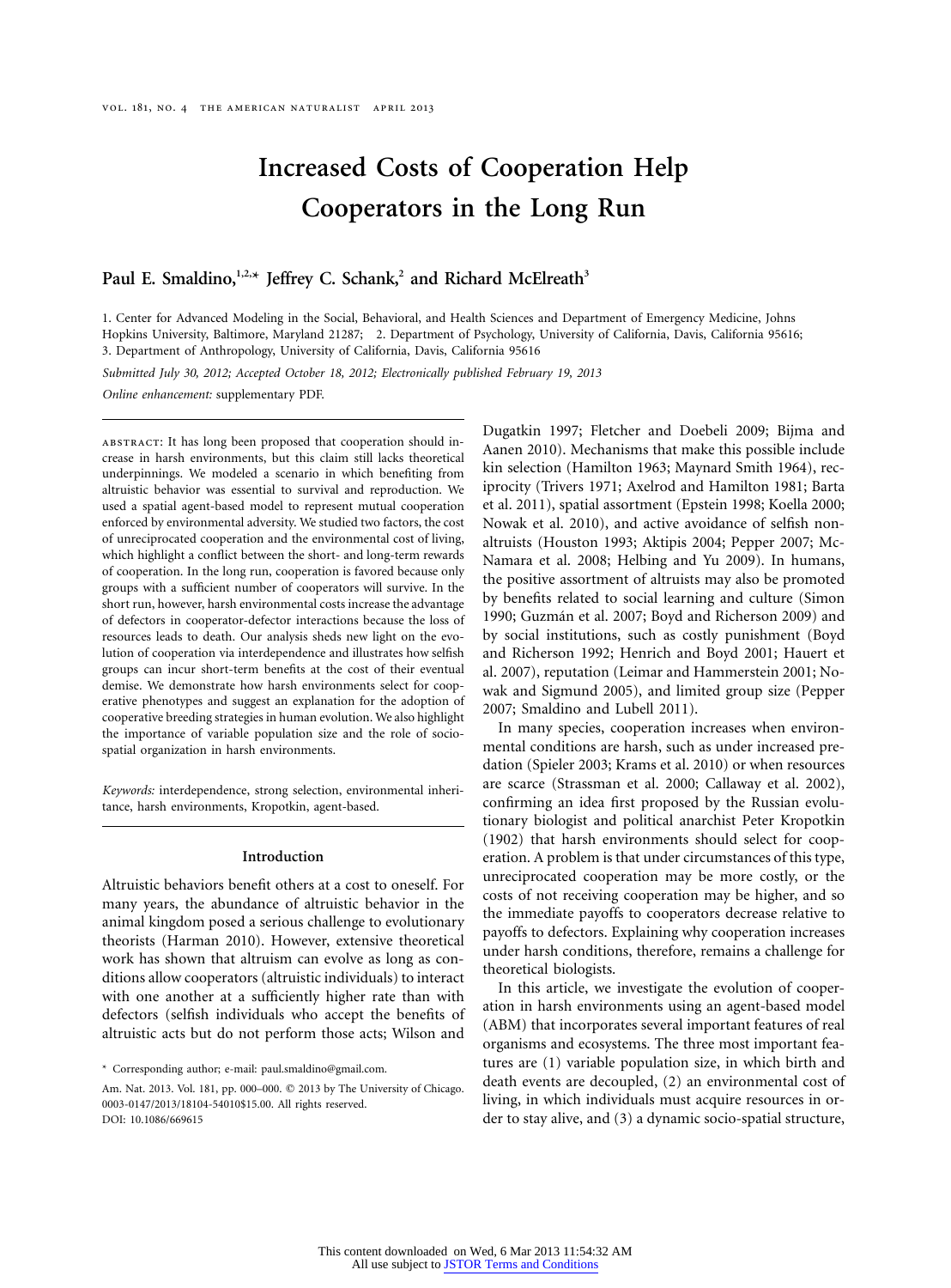in which interactions are limited by spatial structure, which, in turn, can evolve. These features are often (though certainly not always) ignored in theoretical considerations. We will demonstrate that a model with such features can give an account for increased cooperation in harsh environments.

Many evolutionary models treat the selection pressures related to cooperation as relatively weak and therefore assume that the associated benefits confer only small advantages relative to background rates of reproduction. Given the important role of cooperation in the evolution of social organisms, this may not always be the most appropriate assumption. We consider a scenario in which some interactions with cooperators are strictly necessary to acquire and maintain the resources to live, thrive, and survive. Insufficient interactions with cooperators result in death, while sufficient interactions promote survival and reproduction. Our model, broadly, is one of interdependence. Interdependence exists when two or more individuals cannot live without one another. Roberts (2005) has previously presented a formal treatment of a type of interdependence implied by pseudoreciprocity (Connor 1986) or by-product mutualism (Mesterton-Gibbons and Dugatkin 1997), in which individuals benefit simply by being in a group such that any act of cooperation that enhances the fitness of others in the group also enhances one's own fitness. Here we consider a different type of interdependence, one in which mutual cooperation is enforced by environmental adversity. This is a scenario that, up until now, has received little theoretical attention.

Our work extends research on cooperation in structured populations (Lindgren and Nordahl 1994; Wilson and Dugatkin 1997; Epstein 1998; Santos et al. 2006; Chadefaux and Helbing 2010; Nowak et al. 2010; Perc and Szolnoki 2010; Wu et al. 2010) and adds to the important but still small body of work on the evolution of cooperation in variable-size populations (Epstein 1998; Aktipis 2004; Zhang and Hui 2011; Smaldino and Schank 2012). Following a storied tradition in theoretical biology (Trivers 1971; Axelrod and Hamilton 1981; Boyd 1988; Houston 1993; Axelrod 1997; Epstein 1998; Frank 1998; Koella 2000; Doebeli and Hauert 2005; Lehmann and Keller 2006; Nowak 2006; Perc and Szolnoki 2010), we adopt the framework of the Prisoner's Dilemma (PD) game to represent interactions in which individuals can either cooperate or defect and receive payoffs accordingly. In this game, both players receive a reward, *R*, for mutual cooperation, but there is temptation to defect, which yields a payoff of *T* to the defector and *S* to the cooperator. Mutual defection is punished with a payoff of *P* to both players. A PD game is defined when  $T > R > P \geq S$ , so that defection is always the best strategy in the single-shot game, but mutual cooperation outperforms mutual de-

fection (the case where  $P = S$  is sometimes called a "weak" PD). Additionally, the game requires that  $2R > T + S$ , so that consecutive rounds of mutual cooperation are better than individuals alternately exploiting one another.

Requejo and Camacho (2011) recently presented a model in which a well-mixed population of agents experienced environmental costs of living and could vary in size, which may on the surface appear similar to our model. Strictly speaking, their model is one not of cooperation but of parasitism. Cooperation, as usually defined in evolutionary theory, occurs when a behavior enhances the fitness of another individual relative to the absence of the behavior (Lehmann and Keller 2006). In their model, mutual "cooperation" is mathematically equivalent to the absence of any behavior. Instead, a "defector" pays a cost in order to elicit a reward from a "cooperator." Requejo and Camacho (2011) showed that, when environmental costs are high, the costs of defection (parasitism) may be greater than the benefits reaped from exploitation, and so cooperation (nonparasitism) can prevail because the payoff matrix is no longer a Prisoner's Dilemma. In contrast, interactions in our model always take the form of a Prisoner's Dilemma, and a defector always profits at the expense of a cooperator in a single interaction. Therefore, in contrast to their model, cooperation in our model can only outperform defection through positive assortment and repeated interactions. We will show that even though game interactions favor defectors in the short run, environmental costs can facilitate socio-structural dynamics that promote the success of cooperators in the long run.

We examine the influence of two factors related to environmental harshness. The first is the cost of unreciprocated cooperation. Unreciprocated cooperation corresponds to the payoff *S*, sardonically known as the "sucker's payoff." As *S* decreases, cooperators do worse in their interactions with defectors (though defectors do no better). The second factor we consider is the environmental cost of living. As stated, we assume that some interactions with cooperators are necessary to survive. We can vary this need by imposing a continuous resource drain on all individuals. A similar mechanism was proposed by Epstein (1998) but has not, to our knowledge, been explicitly implemented in PD game models. Death occurs if an individual's resource reserves fall to zero, a fate that can only be averted through regular interactions with cooperators. It is important to note that, because agents in our model are mobile and are not guaranteed to have a PD game interaction at every time step, the cost of living is not equivalent to a reduction in payoffs.

These two factors, (1) the cost of unreciprocated cooperation and (2) the cost of living, highlight a conflict between the short- and long-term rewards of cooperation.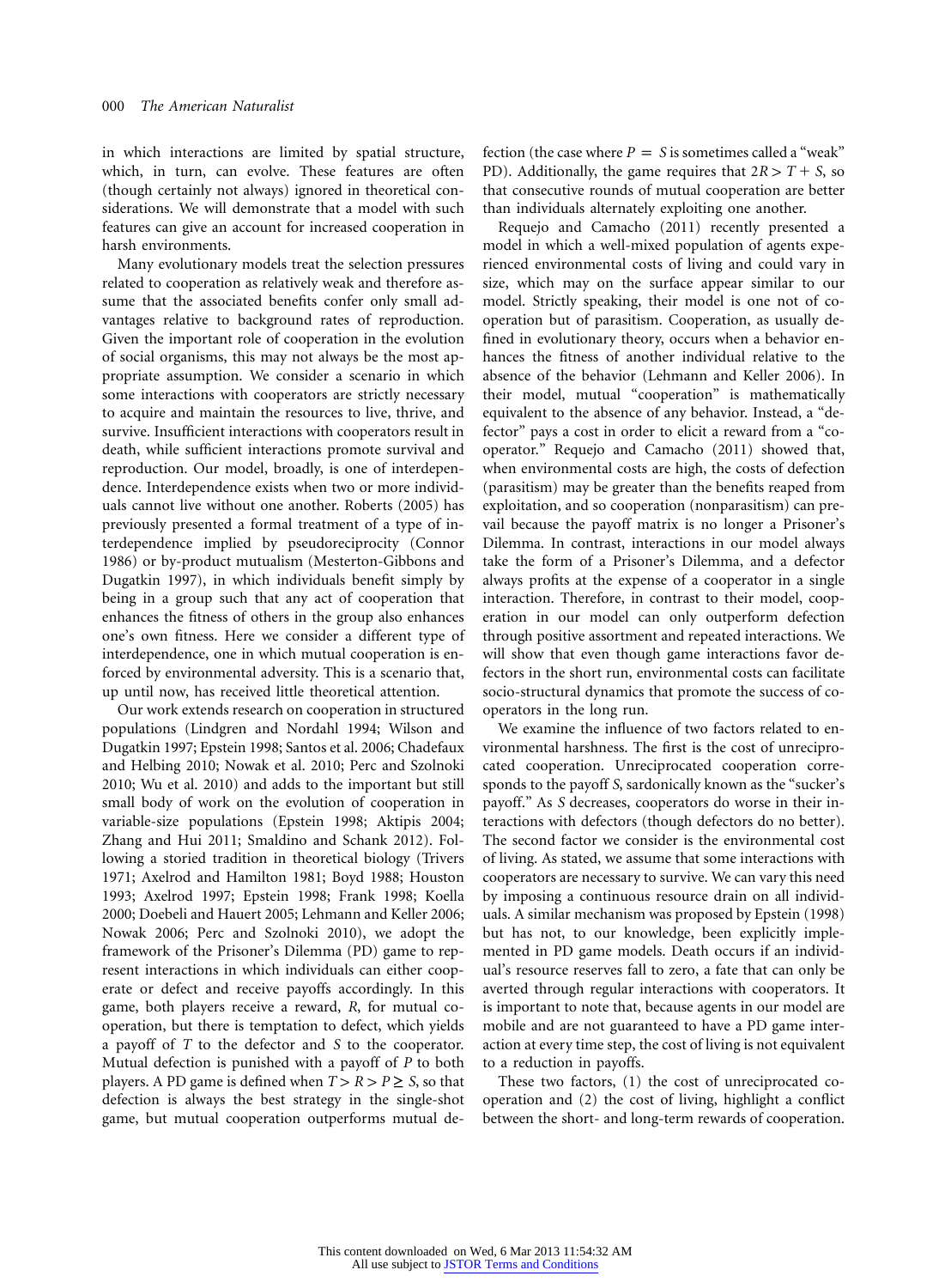In the long run, cooperation should be favored because only groups with a sufficient number of cooperators will survive. In the short run, however, harsh environmental costs increase the advantage of defectors in cooperatordefector interactions because the loss of resources leads to death. Increasing the cost of unreciprocated cooperation will reduce the short-term fitness of cooperators in the presence of defectors and, as a result, increase the relative short-term fitness of defectors. Increasing the cost of living raises the stakes for everyone and makes defectors increasingly dependent on the presence of cooperators. How things will work out is therefore complex and will depend on the PD game payoff matrix, the cost of living, and the frequencies and local densities of defectors and cooperators.

As an illustration, consider the limiting case of twoplayer groups, in which each individual has some initial amount of resources. Two defectors will perish. In a pair consisting of a cooperator and a defector, the lone cooperator will succumb even more quickly than the individuals in the defector-only dyad, since the cooperator gives all its resources to the defector and gets nothing in return. Meanwhile, the defecting partner will last only until it exhausts the resources extracted from the now-deceased cooperator. The only stable dyads will therefore consist of two cooperators. The situation, of course, becomes more complicated when populations are large and interaction partners change over time.

In the following sections, we will first describe our approach to modeling the above-described scenario. We will then formally describe the model and present its results. Finally, we will discuss some possible interpretations of our model and implications of our results.

#### **Agent-Based Models for Structured Dynamic Populations**

Our approach to modeling is similar to one first presented by Epstein (1998). His was the first study in which mobile agents played pure strategies in the PD game with neighbors and died and reproduced according to accumulated resources acquired or lost through game payoffs. It was also the first to emphasize the importance of incorporating into models generic properties of organisms, such as death, reproduction, mobility, and resource accumulation. Epstein anticipated that interesting dynamics could emerge from such a game and showed not only that spatial assortment could allow pure-strategy cooperators to endure—a result also obtained by Nowak and May (1992) and, later, others—but also that oscillatory population dynamics could emerge when defectors exploited cooperators and then grew too dense to sustain their own bloated numbers. This latter result is unique to models in which agent birth and death events are decoupled and in which the total population size can vary.

The work presented here also exploits the conditions afforded by spatially explicit mobile agents who die and reproduce based on accumulated resources and involves a more detailed study than that presented by Epstein (1998). We systematically analyzed the influence of the cost of unreciprocated cooperation on evolutionary dynamics. We also considered the influence of the cost of living, in which agents lose energy that must be regained through game interactions. We will show that these two factors, which involve immediate costs to cooperators, have important consequences on long-term population dynamics.

Spatial structure is well known to have important consequences in the dynamics of social evolution (Epstein 1998; Szabó and Fáth 2007; Nowak et al. 2010; Perc and Szolnoki 2010), and structured populations have also been considered using analytical methods such as the pair approximation (Matsuda et al. 1992), which accounts for certain properties of spatial structure by calculating the probabilities of local neighboring pairs (Iwasa et al. 1998; van Baalen and Rand 1998; Thomson and Ellner 2003; de Aguiar et al. 2004; Hauert and Szabó 2005). This method is based on a model in which a fixed number of stationary agents are situated on a fully occupied square lattice. Models of this type, however, cannot account for many of the biologically important factors we wish to consider, including variations in population size (due to the decoupling of birth and death events), spatial heterogeneities in reproductive success due to variation in resource accumulation, agent mobility, and environmental cost of living. We therefore deem a stochastic, spatial ABM with mobile agents to be the most appropriate approach to the scenario considered in this article.

#### **Model Description**

In our model, spatially explicit agents playing pure strategies of cooperate or defect moved to find coplayers and reproduced locally after accumulating sufficient energy. The model is similar to previous ABMs of this type (Epstein 1998; Aktipis 2004; Smaldino and Schank 2012) and is unique primarily in its use of an explicit cost of living. Energy could be gained or lost via game interactions, and agents died if their energy fell to zero. Agents also incurred an energy deduction at each time step, representing environmental costs that require cooperation. There was no specific cost associated with movement other than the lack of opportunity to gain energy payoffs from a game interaction.

Interactions took place on a  $100 \times 100$  discrete square grid with periodic (toroidal) boundaries. For each simu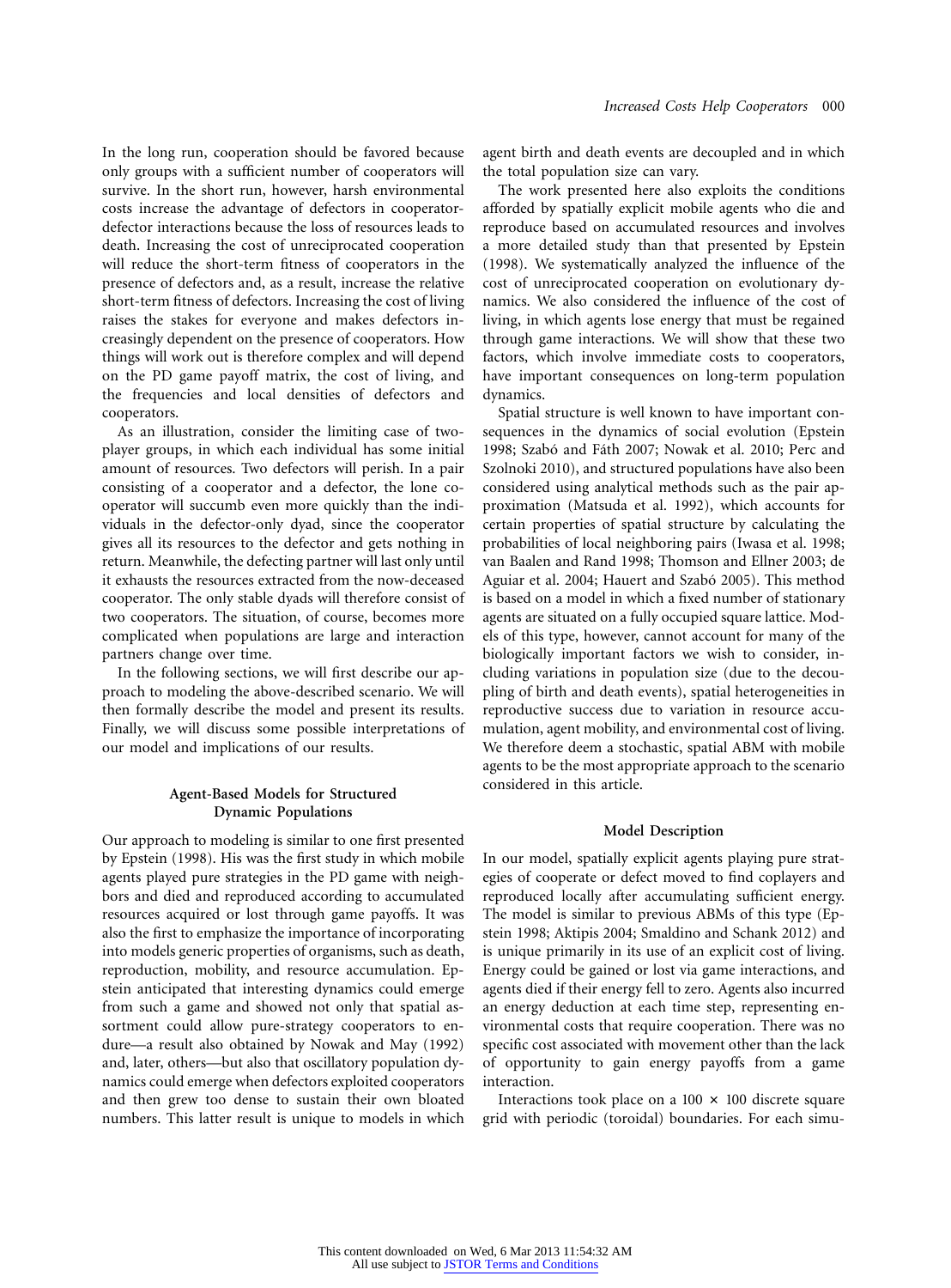lation run, *N* agents, half cooperators and half defectors, were placed in unique, random locations and initialized with an energy level drawn from a uniform distribution of integers between 1 and 50. Each time step (or "round"), every agent that had not already played the PD game that round searched its local neighborhood, consisting of the eight closest cells, for a coplayer that had also not already played that round (fig. 1). If the agent found a coplayer, the two played the PD game and received payoffs. This differs from previous models in which agents play all neighbors simultaneously (e.g., Nowak and May 1992; Epstein 1998; Koella 2000; Ohtsuki et al. 2006; Vainstein et al. 2007; Helbing and Yu 2009; Meloni et al. 2009; Chadefaux and Helbing 2010) or play with a co-occupant of the same cell (Aktipis 2004). In our model, an agent's life span and time to reproduce were typically much greater than the time span of a single game interaction, unlike models in which a single round of simultaneous game interactions with each of one's neighbors represents the aggregate of every social encounter over the course of an individual's life. Because coplayers were selected randomly from among an agent's neighbors at each time step, an individual therefore tended to interact with many of its neighbors throughout its life even though pairwise interactions occurred one at a time.

If a coplayer could not be found, the agent attempted to move to a random cell in its local neighborhood and was successful if that cell was unoccupied. This is equivalent to the "naïve" agents in Aktipis (2004), which attempt movement if and only if they cannot find a coplayer, and differs from other models where agents move regardless of game interactions (Epstein 1998; Vainstein et al. 2007; Meloni et al. 2009). Although movement costs may be important, there were no explicit costs of movement other than the lack of opportunity to gain energy payoffs from a game interaction. Agents' energy stores

were capped at 150 so that an individual could not accumulate energy without bound. If, after receiving payoffs, an agent reached 100 energy units, it attempted to reproduce into a random cell in its local neighborhood and was successful if the cell was unoccupied, yielding 50 of its energy units to its offspring. Reproduction was not attempted if the population was at its maximum carrying capacity, *N*\* . Each offspring was of the same type as its parent; however, the results presented below were quite robust to mutation, in which cooperators produced defector offspring and vice versa (see appendix, available online). Regardless of whether the agent played the PD game, moved, or did neither, a cost of living, *k*, was deducted from its energy reserve. If its energy fell below zero, the agent died and was removed from the game space. Note that the cost of living deduction is distinct from the game payoff matrix, since agents are not guaranteed to have a game interaction at each time step.

Agents were scheduled using the MASON simulation environment (Luke et al. 2005) so that the order of scheduling was randomized at each time step. We ran each simulation condition 30 times; the results reported below reflect the average cooperator frequency of  $t = 10^6$  across runs. Because complex systems may have long transitory periods before settling into relatively stable long-term dynamics (Strogatz 2001), running the simulations for a large number of time steps was necessary to allow the system to settle into stable behavior. We additionally ensured this run time was sufficiently long by running several conditions out to  $t = 10^7$  and noting that the long-run cooperator frequencies did not vary from  $t = 10^6$ . Payoffs were set as follows:  $T = 5$ ,  $R = 3$ ,  $P = 0$ . The sucker's payoff, *S*, was varied, as indicated below. Unless otherwise noted, we used  $N = 1,600$  and  $N^* = 5,000$ .

Agents' pairwise interactions are most easily viewed as simultaneously altering the energy stores of both actors.



**Figure 1:** Flowchart depicting an agent's behavior cycle. The first action, indicated in double-line outline, is to look for an opponent.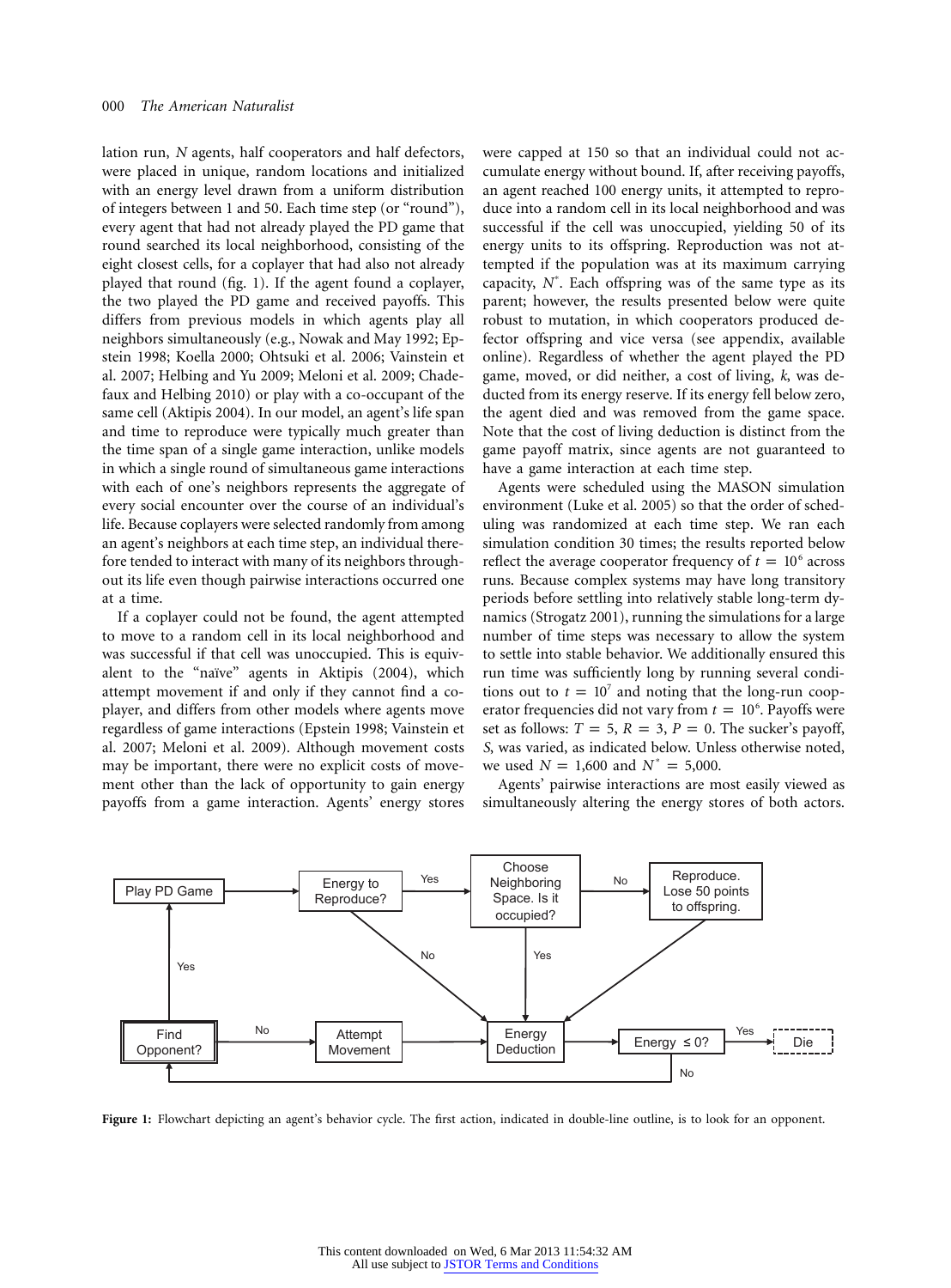Due to the discrete-time nature of the model, we can alternatively assume that each discrete-time unit represents some finite but short period of time during which each of the two actors has the opportunity to cooperate with the other. While both of these interpretations exclude reciprocity over long time frames, this construction of cooperation also enables us to identify minimal conditions for cooperator success in the absence of complex memory or recognition mechanisms. Moreover, many opportunities to reciprocate do occur either simultaneously or over short time spans. For example, mobbing behavior by pied flycatchers has been described as a Prisoner's Dilemma in which cooperation reflects joining a neighbor-initiated mob and defection reflects abstaining (Krams et al. 2008). Since mobbing behavior drives off predators but is highly risky if done alone, two individual flycatchers simultaneously enhance their fitness by cooperating. Moreover, neighbors often independently initiate mobbing behavior within less than an hour of one another, allowing both individuals to take on the role of the initiator and to quickly reciprocate previous altruistic acts.

#### **Simulation Results**

#### *The Cost of Unreciprocated Cooperation*

We began by keeping the cost of living fixed at  $k = 0.5$ and varying the payoff for unreciprocated cooperation, *S*.

Figure 2 illustrates the spatiotemporal dynamics for three example runs. Let us turn our attention to figure 2*B*, for which  $S = -1$ . When defectors interacted with cooperators, they quickly built up their stores of resources and reproduced. The large increase in defector numbers accompanied the death of many cooperators, and this is the state we see at  $t = 200$ . Not all cooperators perished, however. Some managed to cluster together and to stay alive via repeated mutual cooperation. Although the cooperators on the periphery of the clusters also interacted with defectors, sufficient interactions with fellow cooperators ensured their survival. Meanwhile, those defectors not lucky enough to be near a cluster of cooperators eventually died out, as seen at  $t = 500$ . The defectors on the periphery of the cooperator clusters thrived, but their offspring tended to die out due to their inability to find cooperative partners. Occasionally, through the random movement that occurred when a defector was unable to find an available interaction partner, an empty space opened up and the cooperator cluster grew via reproduction. In some instances, two or more cooperators escaped the cluster without being exploited by passing defectors, and a new cluster arose. Over time the cooperator clusters grew in size and could even consolidate, as seen at  $t =$  $10^6$ .

In figure 2*A*, the payoff for unreciprocated cooperation was exactly equal to the payoff for mutual defection. De-



**Figure 2:** Spatiotemporal population dynamics for different levels of unreciprocated cooperation (the sucker's payoff, *S*). These spatial maps show agents' *x* and *y* coordinates at different points in time; cooperators are blue, defectors are red. For these runs,  $k = 0.5$ ,  $N = 1,600$ , and  $N^* = 5,000$ .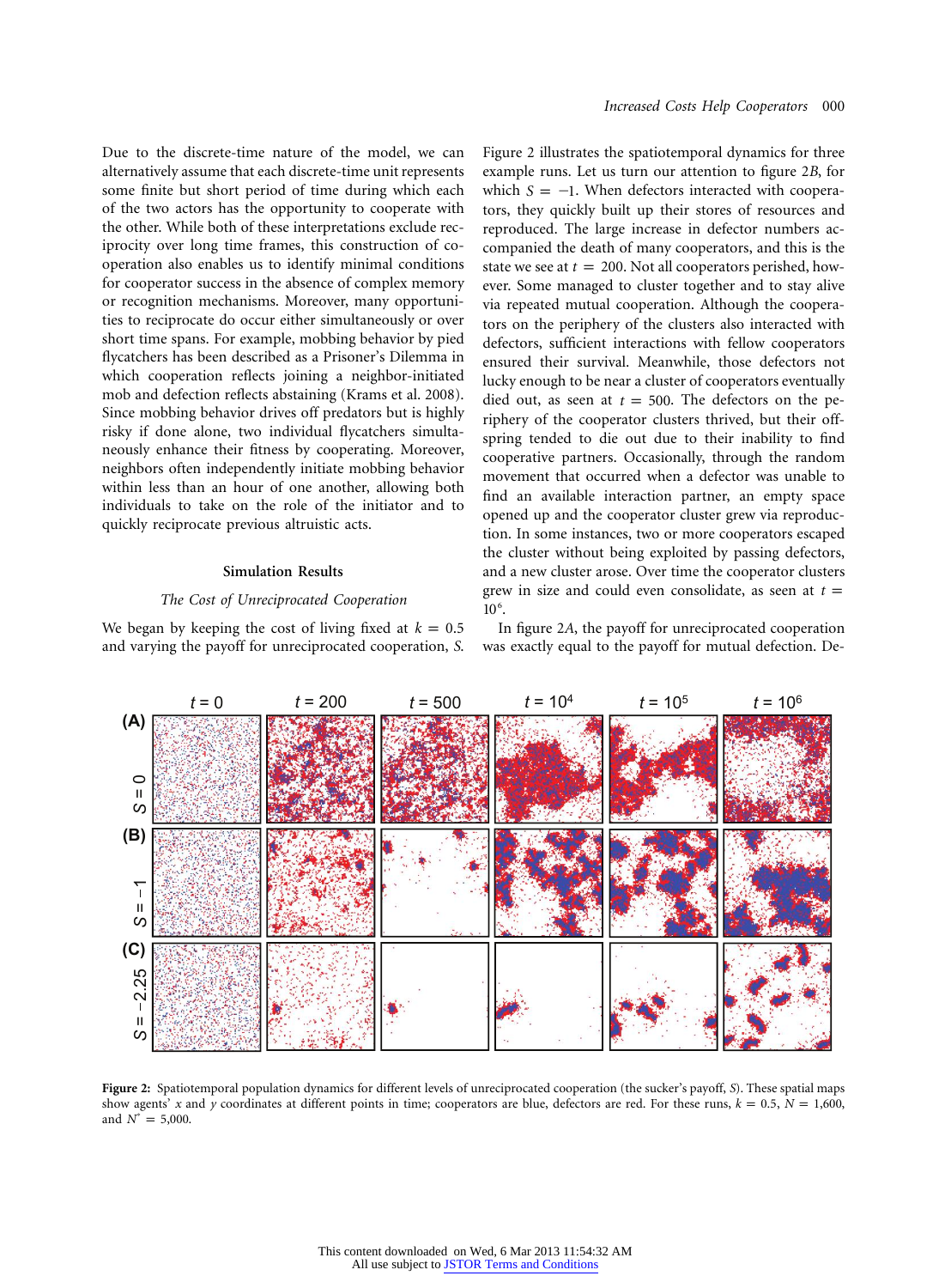

**Figure 3:** Population cooperator frequency for different values of the sucker's payoff, *S*. *A*, As the cost of unreciprocated cooperation increased (as *S* decreased), long-term cooperator frequencies increased, then leveled off, and then decreased again. Values are taken from  $t = 10^6$ , averaged across 30 runs ( $\pm$ SD). *B*, Cooperator frequency as a function of time for example simulation runs with different values of *S*. Short-term fitness decreases correspond to what is predicted by classic models of cooperation: higher costs of unreciprocated cooperation lead to a greater decline in cooperation. However, long-term dynamics illustrate impressive rebounds for cooperators for intermediate levels of *S* relative to runs with lower costs of unreciprocated cooperation. For these runs,  $k = 0.5$ ,  $N = 1,600$ , and  $N^* = 5,000$ .

fectors once again exploited cooperators and grew in number, but cooperators did not die out nearly so readily. As long as they were able to receive some minimal amount of cooperation, as occurs in very small clusters, cooperators could survive. This led to a dense mixture of small clusters of cooperators surrounded by defectors, a pattern that tended to be relatively stable over time. Importantly, cooperators never experienced the extreme early die-off and so were prevented from forming larger clusters later on.

The decimation of cooperators not situated in large clusters can therefore benefit the strategy of cooperation in the long run. However, there were limits to the benefits of a more punitive sucker's payoff for long-term cooperator success, as seen in figure 2*C*, where  $S = -2.25$ . As in figure 2*B*, defectors quickly exploited cooperators and then perished when unable to receive sustained cooperation, leaving only tight zones of cooperation surrounded by defectors. Because interactions with defectors hurt cooperators so much, it was much more difficult for the cluster to expand. Multiple cooperator offspring could occasionally break away and reproduce before they were besieged by defectors, as seen at  $t = 10^5$  and  $t = 10^6$ , but the size of the clusters seems to have been limited by the harsh penalties incurred for cooperating with a defector.

The example runs point to an inverted U-shaped relationship between the long-term cooperator frequency and the cost of unreciprocated cooperation, and this is exactly what we see when we look at the averages across many runs (fig. 3*A*). In other words, higher costs of unreciprocated cooperation do help cooperators in the long run but only up to a point: once the costs become too high, cooperators are less able to recover their numbers. Interestingly, for all values of *S* we tested, we saw the shortterm fitness of cooperators decrease in the first hundred or so time steps, as expected by traditional models of cooperation; that is, cooperator frequency fell more dramatically with greater costs of unreciprocated cooperation. As long as *S* was not too low (see appendix), however, cooperator frequencies also recovered more dramatically for higher costs of unreciprocated cooperation (fig. 3*B*).

The oscillations seen in figure 3*B* are indicative of the stochasticity in agent movement, which led to the occasional flurry of cooperator expansion, followed by rapid exploitation by defectors and then an eventual defector die-off. While these oscillatory events were common, the long-term mean cooperator frequency was generally stable by  $t = 10^6$ . These events were due to the variability in population size as well as the fact that the carrying capacity was less than the total number of cells in the space; when *N*\* equaled the size of the grid, oscillatory patterns did not occur.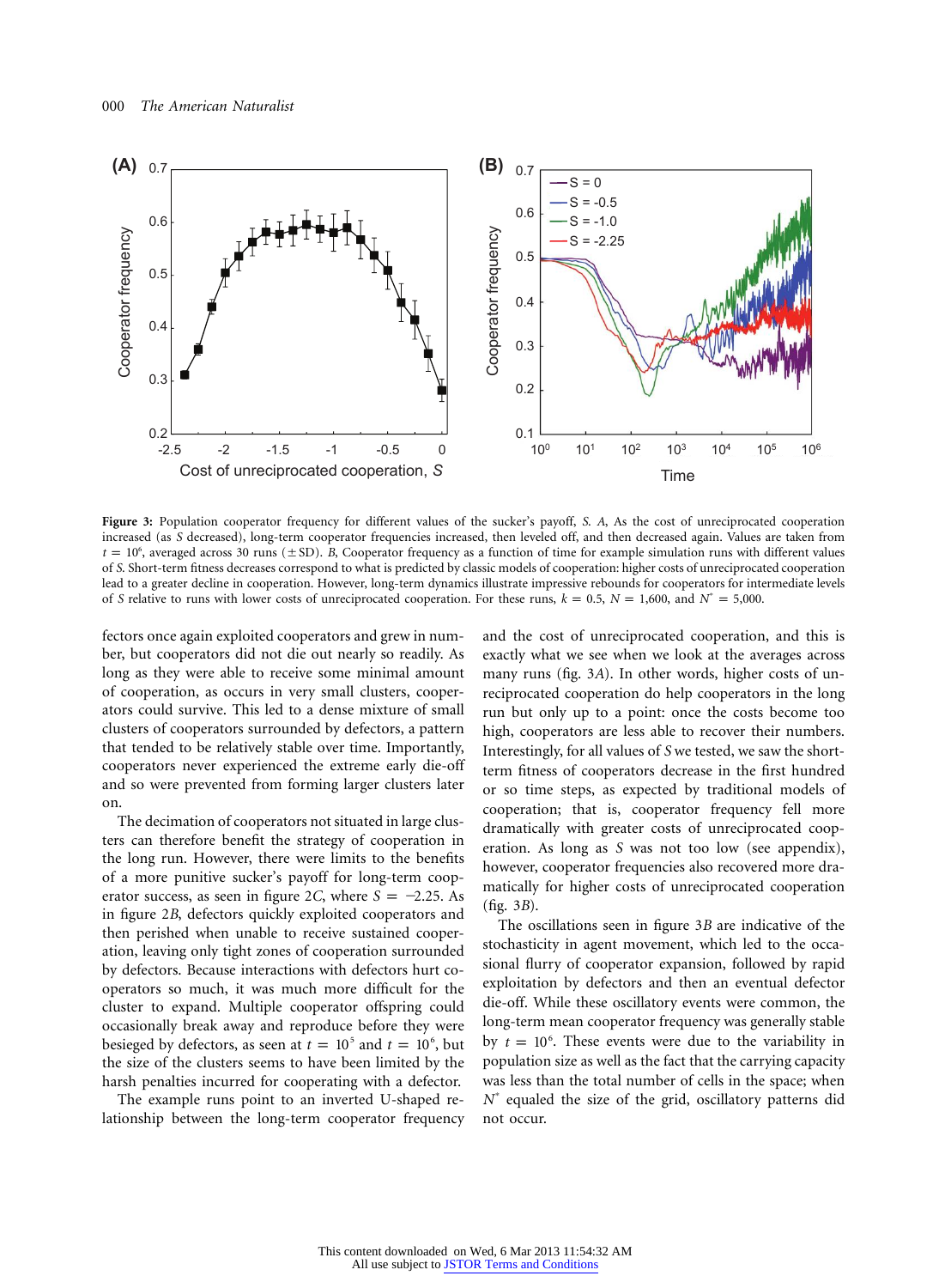

**Figure 4:** Spatiotemporal population dynamics for different levels of the cost of living, *k*. These spatial maps show agents' *x* and *y* coordinates at different points in time; cooperators are blue, defectors are red. For these runs,  $S = 0$ ,  $N = 1,600$ , and  $N^* = 5,000$ .

#### *The Cost of Living*

Now we turn to the environmental cost of living, *k*. Figure 4 shows the spatiotemporal dynamics for three example runs with  $S = 0$ . Note that figure 4A is identical to figure 2*A* for comparison purposes. When the cost of living was increased to  $k = 1$  (fig. 4*B*), the result was reminiscent of the result in the previous subsection when  $k = 0.5$  and  $S = -1$ . Initially, defectors exploited cooperators and reproduced rapidly, but the higher cost of living led to the demise of individuals who did not have frequent interactions with cooperators. We again see mixed clusters of cooperators and defectors, but cooperators are much more prevalent in figure 4*B*, since the hostile environment made more frequent interactions with cooperators necessary to survive. When the cost of living was further increased to  $k = 1.5$  (fig. 4*C*), the effect was quite dramatic. Very few agents survived at all, and those who did had regular interactions with cooperators. This led to the existence of spatial areas with very few defectors, which allowed the cooperators in those regions to reproduce rapidly. These large cooperator clusters subsequently attracted defectors, who surrounded the group but not before cooperators dominated the population.

Long-term cooperator frequency increased across many values of *S* as the cost of living increased (fig. 5). Indeed, when the costs were very high, around  $k = 2$ , defectors all perished regardless of the cost of unreciprocated cooperation. Figure 5 also illustrates that the inverted Ushaped curve relating long-term cooperator frequency and the cost of unreciprocated cooperation (fig. 3*A*) held only for a restricted range of the cost of living,  $0.3 \le k \le 1.7$ . Above this range, the cost of living influenced results so drastically that the value of *S* was of small consequence.



**Figure 5:** Population cooperator frequency  $(\pm SD)$  as a function of the cost of living, *k*, for several values of *S*. Cooperation was always increasingly favored for larger values of *k* when  $S < 0$ .  $N = 1,600$ , and  $N^* = 5,000$ .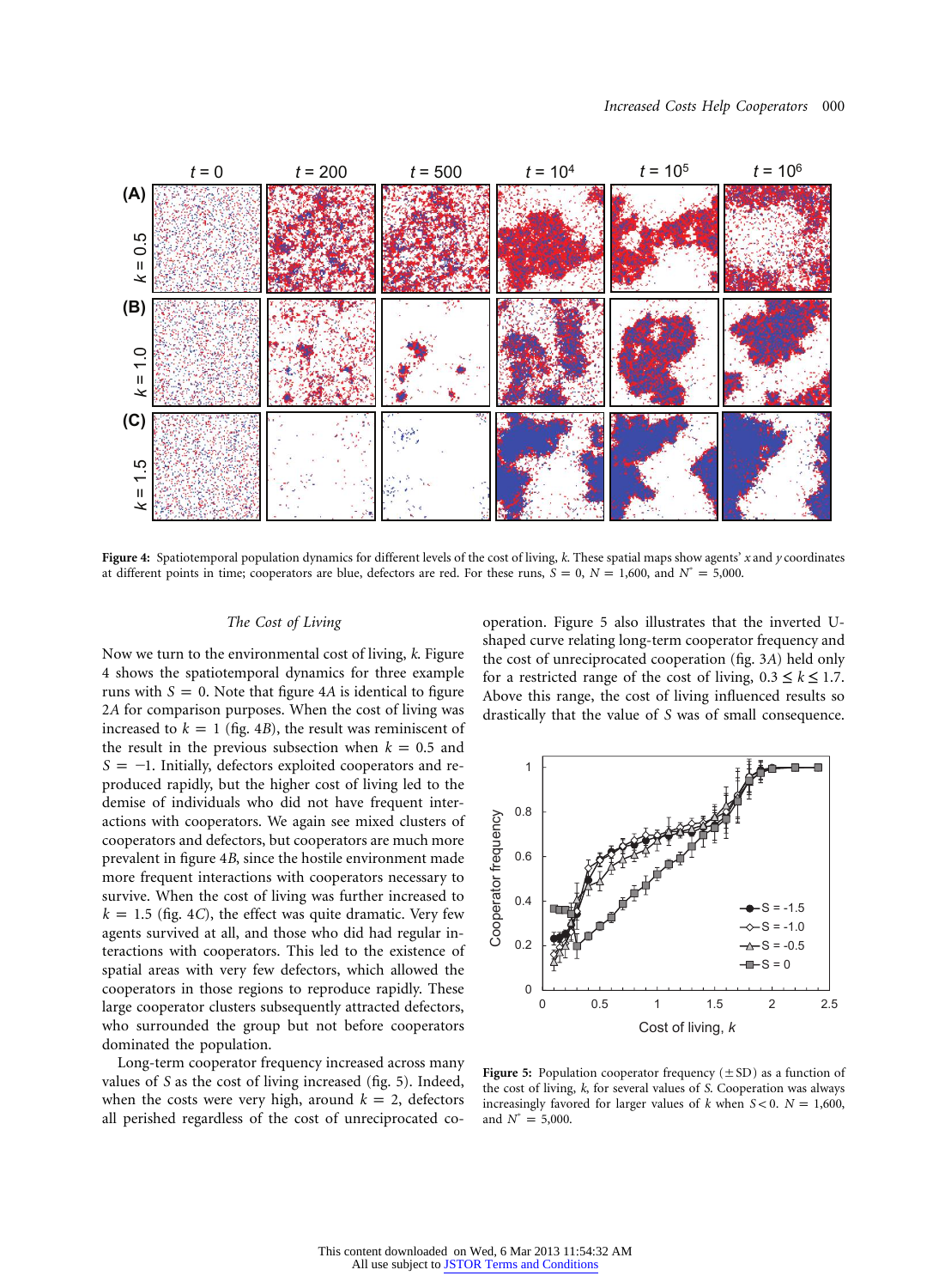

**Figure 6:** Population cooperator frequency  $(\pm SD)$  as a function of *S* for several rates of random death, *d*. Random death decreased cooperator fitness for intermediate values of *S*, but the fixation frequency of cooperators was still highest for those intermediate values. Data are taken from  $t = 10^6$ , averaged across 30 runs.  $k = 0.5$ ,  $N = 1,600$ , and  $N^* = 5,000$ .

Below this range, the results held, except when *S* was very small (e.g.,  $S = 0$ ). In this case, the low cost of living and zero cost of unreciprocated cooperation made it so that cooperators never experienced a postboom decline as they did when costs were greater. Rather, because cooperators were not penalized for interacting with defectors, and because the cost of living required only occasional interactions with cooperators, the population stabilized rapidly. These results were robust to the introduction of random death, which is described below.

Our results also indicate that the proportions of cooperators and defectors in spatially contiguous clusters as well as the size of those clusters should be at least partly a function of environmental harshness, as seen in figures 2 and 4. The exact nature of this relationship is difficult to assess precisely due to the complexity and variability of the model, but it is an intriguing question for future research. For example, one could consider only cases in which space can be completely filled and analyze the ensuant spatial patterns using Fourier analysis or spatial information metrics (Feldman and Crutchfield 2003).

#### *Random Death*

We tested the robustness of our results against the entropic forces of random death. In addition to death by loss of resources, at each time step agents now had a nonzero probability of dying, *d*, regardless of the agent's current

energy holdings. This is similar to the death mechanism used in Rendell et al. (2010), which generates more variance in agent life span than a maximum life span approach (cf. Epstein 1998). The introduction of random death somewhat inhibited the growth of cooperator clusters, primarily by allowing defectors to move into spaces vacated by dead cooperators. For very low and very high values of *S*, cooperation was not significantly influenced by random death, because in each of these cases, the sizes of cooperator clusters were already held in check by the other factors described above. For intermediate values of *S*, longterm cooperation decreased as a result of random death, but our results remained qualitatively robust: the frequency of cooperators was highest for intermediate costs of unreciprocated cooperation (fig. 6).

#### *Extinction*

Our model allows for variation in the size of the population, and our main result that long-term cooperation increases in harsh environments relies on a substantial decrease in population size followed by a recovery. Some situations, however, may be so harsh that a recovery is not possible. In these cases, spatially coherent groups of cooperators are unable to be sustained, and the population collapses. This can occur if the cost of living is too high, if the cost of unreciprocated cooperation is too severe, or if the initial frequency of cooperators is too low to generate sufficient spatial aggregation. These results are given in greater detail in the appendix. Further analyses, including demonstrations of robustness to population size, mutation, and movement strategy, as well as an extension to the Snowdrift game, are also presented in the appendix.

#### **Discussion**

#### *Summary of Results*

Under the conditions of the model—in which populations were spatially structured, individuals interacted and reproduced locally, and occasional interactions with cooperators were necessary for survival—we have demonstrated how short-term benefits to selfish individuals can lead to their own demise, while the initial exploitation of cooperators can pave the way for a dramatic recovery in which cooperation can even become the predominant strategy. These effects were enhanced when the costs of unreciprocated cooperation were increased; higher costs meant more severe losses for cooperators early on but paved the way for a more dramatic rebound. This phenomenon held up only to a point; if the cost of unreciprocated cooperation was too great, it restricted the growth of cooperative clusters. Globally applied energy costs had a more straight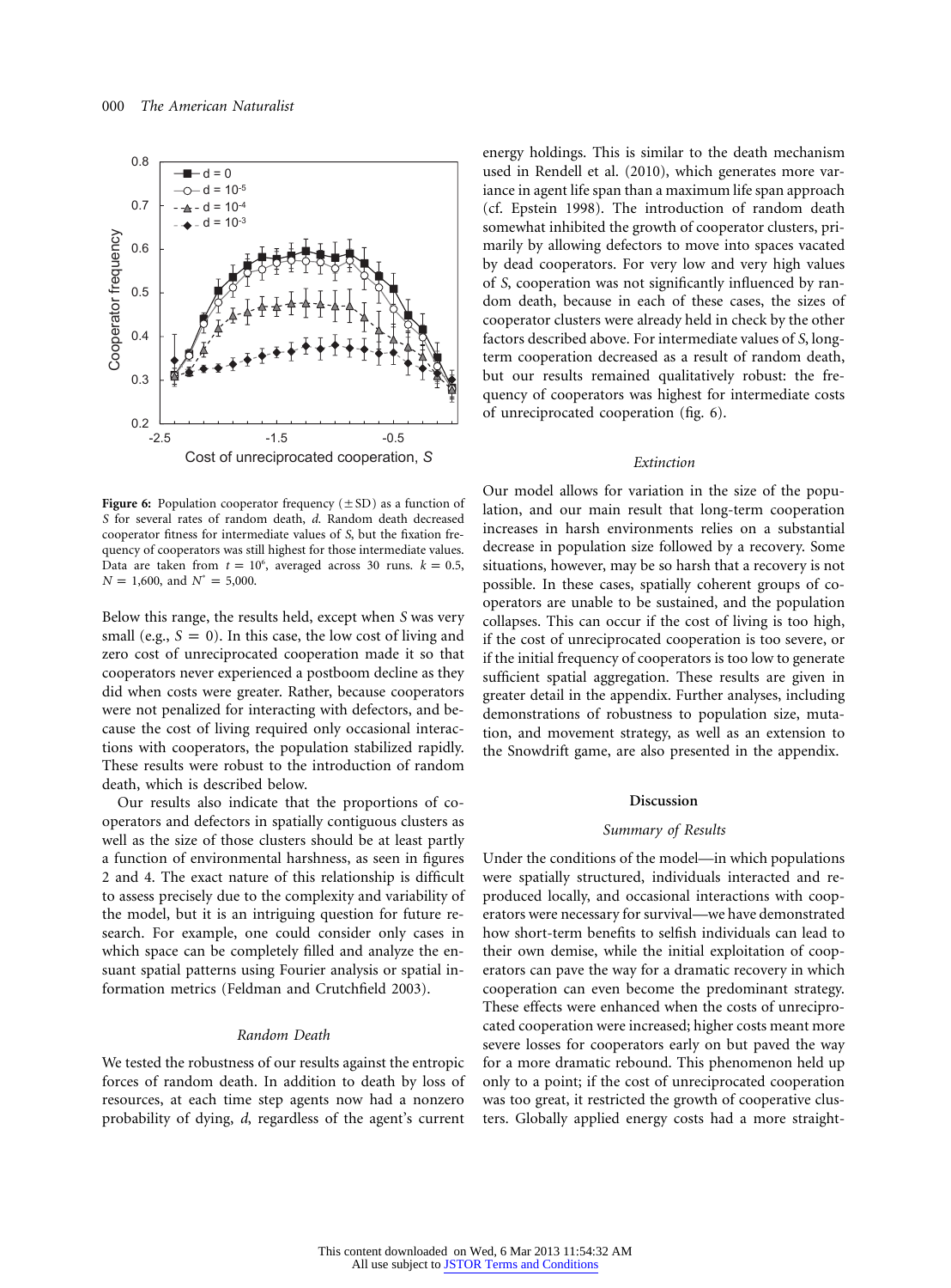forward effect. Unless the cost of living was simply too great for any individuals to survive, increased costs tended to help cooperators in the long run, as they hastened the death of individuals not interacting regularly with cooperators.

Negative values for both *S* and *P* can also maintain cooperation in spatial models without the need for an additional cost of living, as in Epstein (1998). However, while this can lead to either stable population levels or oscillatory cycles reminiscent of predator-prey dynamics, the short-term decrease in cooperator frequency followed by a stable long-term recovery has not been found without the implementation of a nonpayoff cost of living.

A similar result—initial decreases in cooperator numbers followed by dramatic recoveries—was obtained by Chadefaux and Helbing (2010) using a spatial population of fixed size on a fully occupied lattice, in which agents could accumulate resources without bound. Their result hinged on the ability of spatial clusters of cooperation to amass great wealth via mutual cooperation and then spread, because payoffs were calculated as a proportion of accumulated wealth. At some level, this model ceased to be a Prisoner's Dilemma, because mutual cooperation could obtain a higher payoff than defection against a cooperator. Their assumptions may be valid for some human systems, in which individuals can accumulate vast wealth, although it is not entirely clear how wealth-accumulating cooperators could spawn more such individuals without limit. Our model relies instead on the need for sustained physical proximity to cooperators. Cooperators spring back not by building up large stores of resources for bursts of unrestrained expansion but simply by surviving when the harshness of the environment takes the lives of noncooperators.

#### *Important Assumptions*

*Structured Populations.* In a well-mixed population, cooperators cannot avoid exploitation by defectors, and the population will collapse once cooperators are extinct if the cost of living is nonzero. Real populations are rarely well mixed, however, and the importance of considering discrete, spatial populations is well established (Wade 1992; Durrett and Levin 1994). In our model, individuals are spatially located in discrete positions, move and reproduce locally, and interact with neighbors. Spatial assortment and limited dispersal promote cooperation by facilitating the positive assortment of cooperative individuals (Epstein 1998; Koella 2000; Fletcher and Doebeli 2009; Nowak et al. 2010), and sustained cooperation in our model relies on the formation and persistence of "demographic zones" of cooperation (Epstein 1998). The explicit representation of individuals who are born, live, move, and die means

that spatial organization is not constant but evolves. Limited dispersal and the tendency to sustain interactions with neighbors leads to individuals frequently interacting with parents and other close relatives. Most importantly, emergent spatial patterns that sustain cooperation persist over time and across generations.

Individuals inherit the social environments of their parents, as well as the environmental changes brought about by their parents' generation, and this shapes with whom they are likely to interact. The importance of social inheritance was recognized long ago by Wallas (1921) and is a natural extension of the recent focus on environmental (or ecological) inheritance found in the literature on niche construction (Odling-Smee et al. 2003; Goodnight et al. 2008). In humans, changes to physical and institutional infrastructure persist and influence not only our day-today behavior but also what is learned and enculturated through development. These structural factors influence the behaviors and social norms of the individuals involved, and those patterns also persist across generations, shaping the selective forces for both genetic and cultural evolution. Our model captures only a very simple version of this phenomenon but supports the position that spatial agentbased models with variable-size populations represent an important tool for studying phenomena related to social inheritance.

That the persistence of socio-spatial structure facilitates the long-term promotion of cooperation may also be considered in light of empirical studies indicating that inherited socio-spatial structure selects against aggressive individuals who overexploit their neighbors (Goodnight and Stevens 1997). For example, individual crop plants selected for high yield perform poorly when planted together, as they overcompete for resources (Griffing 1977). Similar results have been found when selecting hens for egg production: the individuals who produce the highest yield in diverse groups perform poorly when housed together (Muir 1996). The general principle involved here is well known: although exploitative individuals fare well among cooperators, they perform poorly when concentrated among themselves (Wilson and Wilson 2007).

*Strong Selection on Cooperation.* Many evolutionary models of cooperation assume that only weak selection pressures operate on the outcomes of (potentially) cooperative interactions. Two standard assumptions of weak selection, that the population size is large and stable and that differences in fitness among different behavioral phenotypes are small (Wild and Traulsen 2007), do not hold in the scenario considered here, in which population size can vary and fitness is highly dependent on cooperative interactions. Weak selection also implies frequency independence over a wide range of conditions (Ross-Gillespie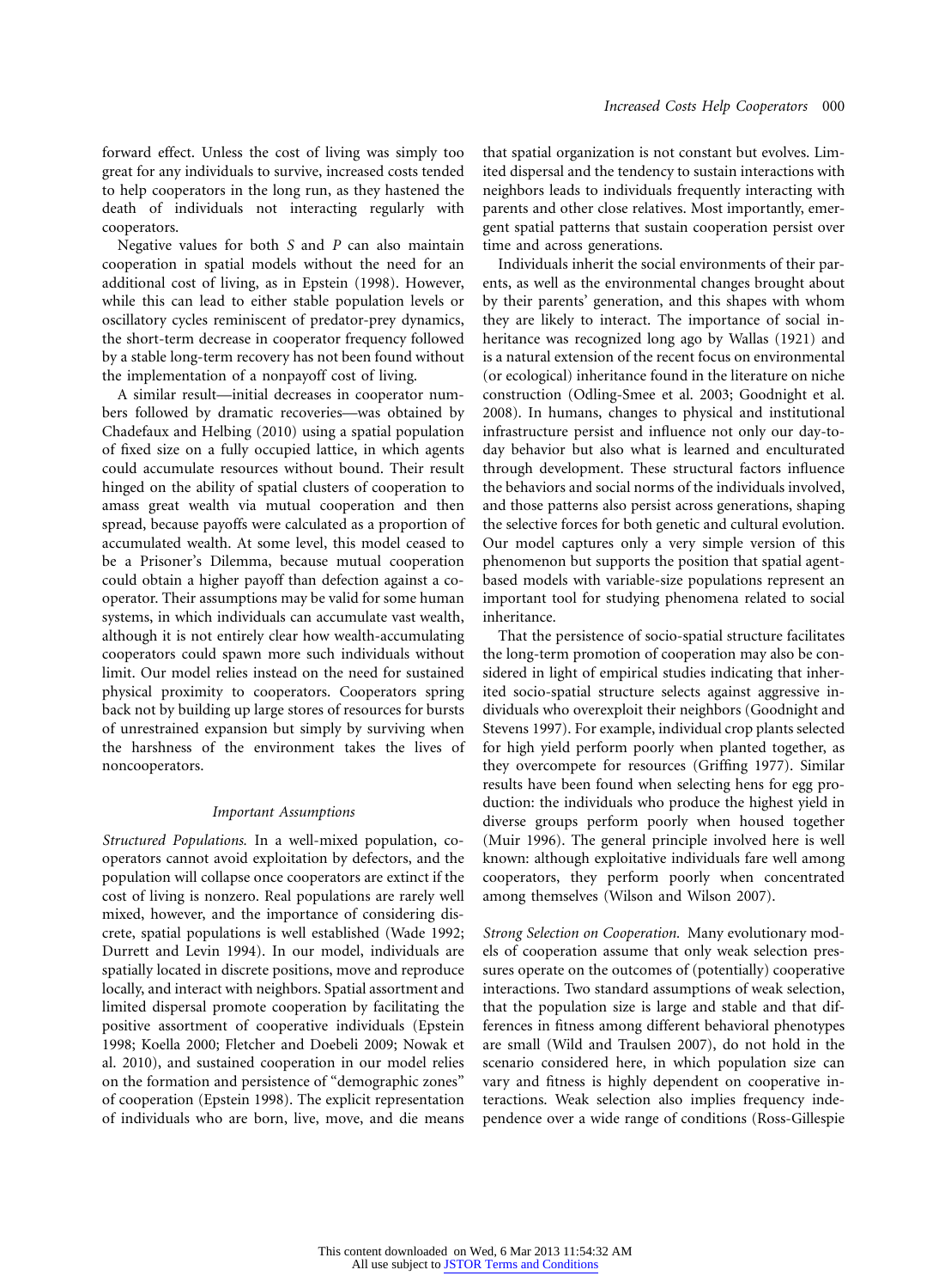et al. 2007), an implication that runs counter to a fundamental assumption of our model. Boyd (1982) has shown that weak selection models can also hide influences in fecundity from local differences in population density and the spatial organization of behavioral phenotypes. More generally, the assumption of weak selection ignores phenotypic effects that lead to organismal death and thereby omits a key criterion for the evolution of complex organizational structures (Wimsatt and Schank 2004). While weak selection may be a valid assumption for some evolutionary systems, we stress the importance of investigating models that assume strong selection on cooperation.

In our model, an implication of the strong selection assumption was that population size was variable. If the population size is fixed, then evolution only occurs by changes in strategy frequencies and excludes any potential influences of explicit group sizes. In such cases, individuals with higher payoffs are favored to reproduce, and lower *S*, for example, always translates to lower fitness for cooperators. In contrast, the decoupling of birth and death allows population size to vary, which here provided cooperators with the opportunity to recover their numbers following an initial decline.

*Fixed Behavioral Phenotypes.* Our model assumes that individuals have genetically fixed behavioral phenotypes and therefore cannot account for individual changes in behavior in response to opponent behavior, as in models of reciprocity (Trivers 1971; Axelrod and Hamilton 1981), or as a result of rapid changes in the environment. A recent model has suggested that, in cases of rapid change in environmental harshness, individuals may adaptively respond to the increased uncertainty about future resource availability by increasing cooperation (Andras et al. 2007). Our model nevertheless indicates a mechanism for how long-term cooperation could flourish more in harsher environments even when unreciprocated cooperation is more costly. Importantly, our results do not require any sophisticated abilities to detect resource availability or to act contingently in response to social behaviors. Although the behavioral repertoire of individuals in our model was highly constrained, we included many general properties of biological organisms that are often absent from other models, including explicit death and reproduction, mobility, and resource accumulation, all of which were influenced by numerous events throughout the life span. By incorporating more elements of ecology and life history in agent-based PD game models, the scope of possible explanations and conditions for the evolution of cooperation is broadened.

#### *Interpretations*

*Interdependence, Environmental Harshness, and Cooperative Breeding.* Kropotkin (1902) proposed more than a century ago that harsh environments should select for cooperation. Our model corroborates that evolutionary pressures may select for an increase in cooperation when the cost of living increases.

In nature, there are several instances in which organisms provide aid in circumstances that would otherwise lead to mutual demise, such as food sharing (e.g., Wilkinson 1984; Jaeggi and van Schaik 2011). Another example is the prevalence of cooperative breeding among social species, wherein individuals contribute to the rearing of offspring other than their own. Although cooperative breeding often occurs among related individuals, it has become apparent in recent years that kin selection alone is not generally sufficient to explain cooperative breeding and that much of the benefit is instead derived from direct reciprocity (Bergmüller et al. 2007). While this relationship does not necessarily imply the kind of interdependence at work in our model, recent evidence suggests that interdependence may have driven cooperative breeding behavior in the case of human evolution. A large body of research indicates that humans have historically raised their young collectively rather than in biparental care (Hrdy 1999, 2009; Mace 2000; Sear and Mace 2008; Hill and Hurtado 2009; Walker et al. 2011), and it has been proposed that the adoption of cooperative breeding strategies played a large role in the evolution of human cognition (Burkhart et al. 2009). A possible reason for this adoption was the interdependence necessitated by living in large communities, coupled with the nutritional requirements for developing young (a cost of living). Indeed, Hill and Hurtado (2009) studied two South American hunter-gatherer societies and found that not only were cooperative breeding practices prevalent but also husband-and-wife pairs were physically incapable of procuring enough food for their offspring and themselves without help from other individuals, who included nonrelatives. Our model shows how, in such a case, cooperative strategies could be strongly selected for. There are, of course, many complex factors involved in the evolution of human cooperative breeding, including mating practices and family structures, which our model admittedly does not capture. We are currently working on developing mathematical and computational models to examine the role of cooperative breeding, mate choice, and family structure in human evolution (e.g., Smaldino et al. 2011). The model presented here, however, provides strong evidence that interdependence will favor reciprocity as long as socio-spatial structure emerges and can be at least loosely maintained.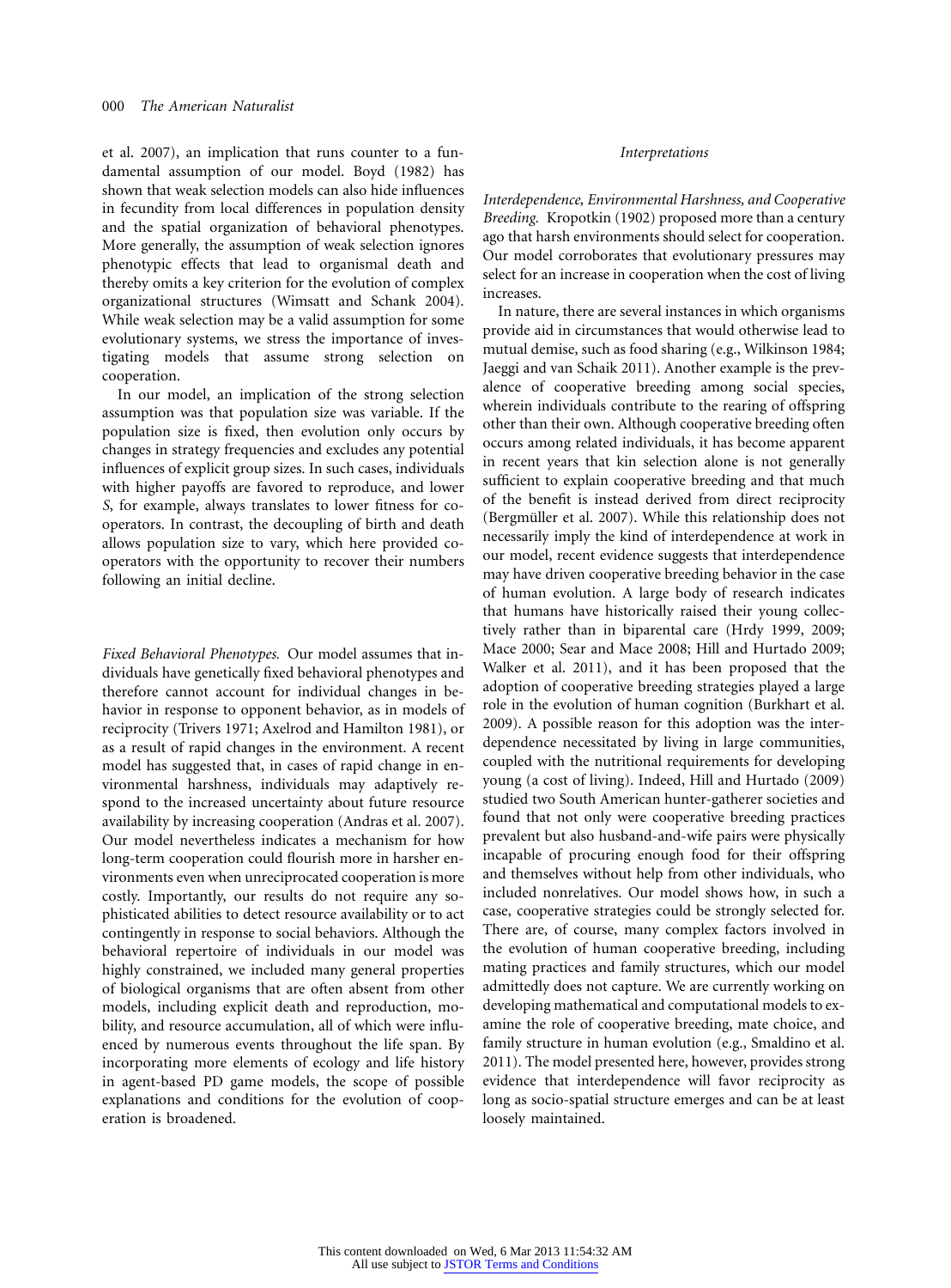*Competing Goals for Socio-spatial Organization.* The introduction of random death compromised the integrity of the emergent cooperative clusters by allowing defectors to infiltrate gaps left by dead cooperators. Although the qualitative character of our results—that long-term cooperation could increase even as the costs of cooperation als⇔ <sub>Barta,</sub> Z., J. M. McNamara, D. B. Huszár, and M. Taborsky. 2011. increased—held even for relatively high rates of random death, overall long-term cooperation decreased as more individual deaths increased the spatial disorganization. If, however, cooperators had been able to move quickly outward to fill those gaps along the cluster peripheries, dewhich to the most gaps along the chaster peripheries, according operation. Behavioral Processes 76:61–72.<br>
fectors would have been unable to effectively capitalize or  $\rightarrow$  Bijma, P., and D. K. Aanen. 2010. Assortme the spatial disorder produced by random death. This suggests that, at the group level, there may be increased selection for compensatory mechanisms against entropic Boyd, R. 1982. Density-dependent mortality and the evolution of forces that compromise the socio-spatial clustering of cooperative individuals. Cooperators might plausibly engage reciprocal altruism? Ethology and Sociobiology 9:211–222.<br>in active boundary defense, move inward to maintain tight Royd R, and R J Richarson 1992. Bunishment allows the ave aggregations, or even collude to retaliate against defectors as a form of selective punishment, in which case we should also expect defectors to curb the growth of cooperators  $\rightarrow$ . and exist at the socio-spatial peripheries. An interesting direction for further research will be the investigation of coevolutionary competition between cooperators' need to Burkhart, J. M., S. B. Hrdy, and C. P. van Schaik. 2009. Cooperative increase socio-spatial organization and defectors' need to decrease it.

#### **Concluding Remarks**

When the cost of living requires cooperation, increased  $\rightarrow$ costs to cooperators can, perhaps counterintuitively, increase the long-term prevalence of cooperative strategies  $\rightarrow$  de Aguiar, M. A. M., E. M. Rauch, and Y. Bar-Yam. 2004. Invasion A consequence, however, is a dramatic shrink in the population size during the period before the cooperative reuations that increase the struggle for existence.

#### **Acknowledgments**

We thank R. Bshary, S. E. Celis, J. M. Epstein, E. K. Newton, and P. J. Richerson for helpful comments on previous  $\frac{d}{dt}$  drafts of this manuscript. P.E.S. and J.C.S. were partly  $\rightarrow$  Fletcher, I. A., and M. Doebeli, 2009. funded by National Institutes of Health grant 1R21HD061716–01A1.

#### **Literature Cited**

- Aktipis, C. A. 2004. Know when to walk away: contingent movement and the evolution of cooperation. Journal of Theoretical Biology 231:249–260.
- Andras, P., J. Lazarus, and G. Roberts. 2007. Environmental adversity

and uncertainty favour cooperation. BMC Evolutionary Biology 7:240–247.

- Axelrod, R. 1997. The complexity of cooperation. Princeton University Press, Princeton, NJ.
- Axelrod, R., and W. D. Hamilton. 1981. The evolution of cooperation. Science 211:1390–1396.
- Cooperation among non-relatives evolves by state-dependent generalized reciprocity. Proceedings of the Royal Society B: Biological Sciences 278:843–848.
- Bergmüller, R., R. A. Johnstone, A. F. Russell, and R. Bshary. 2007. Integrating cooperative breeding into theoretical concepts of co-
- Bijma, P., and D. K. Aanen. 2010. Assortment, Hamilton's rule and multilevel selection. Proceedings of the Royal Society B: Biological Sciences 277:673–675.
- social interactions. Animal Behavior 30:972–982.
- -. 1988. Is the repeated prisoner's dilemma a good model of
- Boyd, R., and P. J. Richerson. 1992. Punishment allows the evolution of cooperation (or anything else) in sizable groups. Ethology and Sociobiology 13:171–195.
- . 2009. Culture and the evolution of human cooperation. Philosophical Transactions of the Royal Society B: Biological Sciences 364:3281–3288.
- breeding and human cognitive evolution. Evolutionary Anthropology 18:175–186.
- Callaway, R. M., R. W. Brooker, P. Choler, Z. Kikvidze, C. J. Lortie, R. Michalet, L. Paolini, et al. 2002. Positive interactions among alpine plants increase with stress. Nature 417:844–847.
- Chadefaux, T., and D. Helbing. 2010. How wealth accumulation can promote cooperation. PLoS ONE 5:e13471.
- Connor, R. C. 1986. Pseudo-reciprocity: investing in mutualism. Animal Behavior 34:1562–1566.
- and extinction in the mean field approximation for a spatial hostpathogen model. Journal of Statistical Physics 114:1417–1451.
- covery. This should give us pause before we celebrate sit-Doebeli, M., and C. Hauert. 2005. Models of cooperation based on the Prisoner's Dilemma and the Snowdrift game. Ecology Letters 8:748–766.
	- Durrett, R., and S. Levin. 1994. The importance of being discrete (and spatial). Theoretical Population Biology 46:363–394.
		- Epstein, J. M. 1998. Zones of cooperation in demographic prisoner's dilemma. Complexity 4:36–48.
	- Feldman, D. P., and J. P. Crutchfield. 2003. Structural information in two-dimensional patterns: entropy convergence and excess en-
		- Fletcher, J. A., and M. Doebeli. 2009. A simple and general explanation for the evolution of altruism. Proceedings of the Royal Society B: Biological Sciences 276:13–19.
		- Frank, S. A. 1998. Foundations of social evolution. Princeton University Press, Princeton, NJ.
	- Goodnight, C., E. Rauch, H. Sayama, M. A. M. de Aguiar, M. Baranger, and Y. Bar-Yam. 2008. Evolution in spatial predator-prey models and the "prudent predator": the inadequacy of steady-state organism fitness and the concept of individual and group selection. Complexity 13:23–44.
		- Goodnight, C. J., and L. Stevens. 1997. Experimental studies of group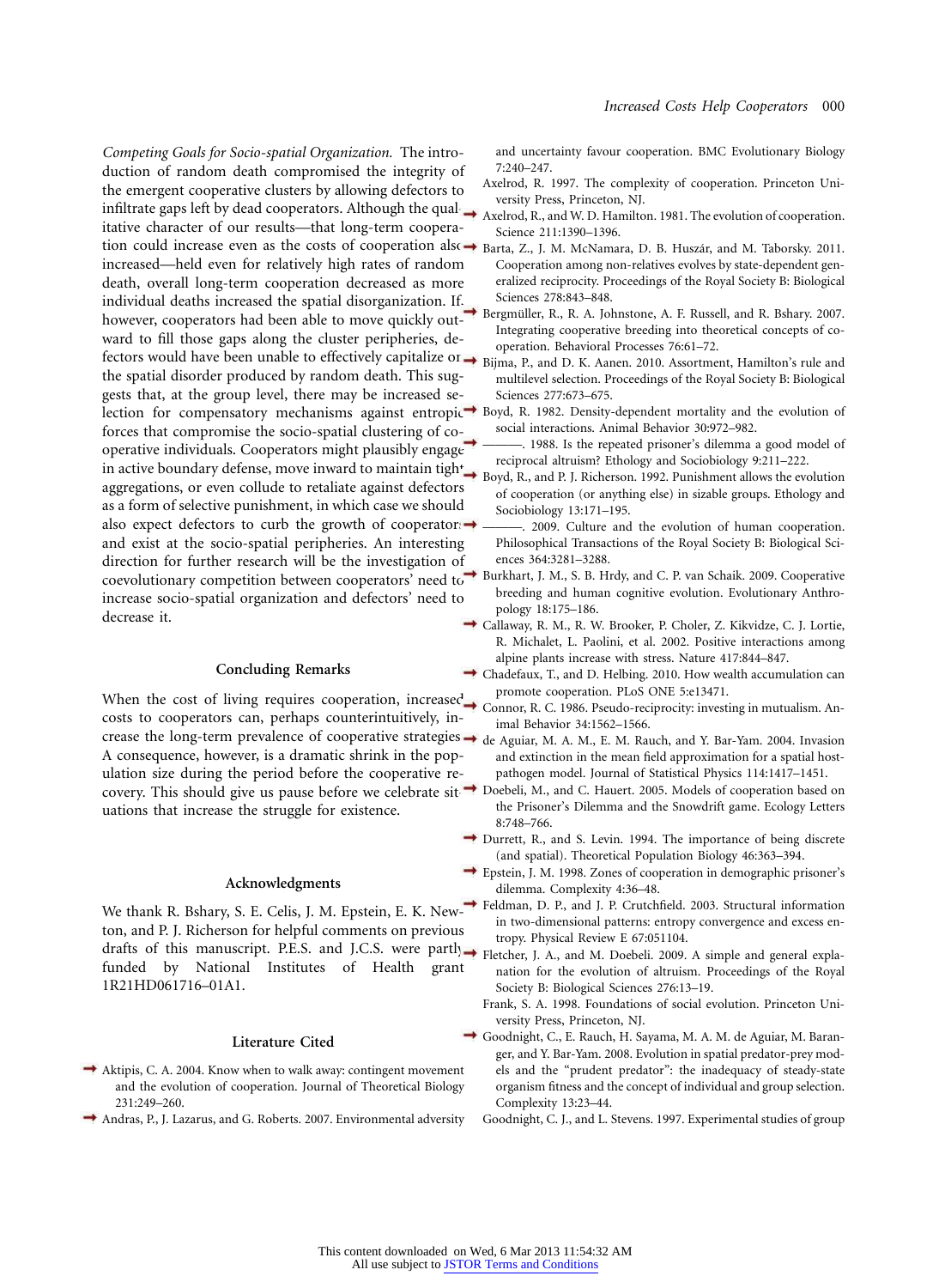selection: what do they tell us about group selection in nature? American Naturalist 150(suppl.):S59–S79.

- Griffing, B. 1977. Selection for populations of interacting phenotypes. Mace, R. 2000. Evolution ecology of human life history. Animal Pages 413–434 *in* E. Pollak, O. Kempthorne, and T. B. Bailey, eds. netics. Iowa State University Press, Ames.
- Guzmán, R. A., C. Rodríguez-Sickert, and R. Rowthorn. 2007. When in Rome, do as the Romans do: the coevolution of altruistic pun-Maynard Smith, J. 1964. Group selection and kin selection. Nature ishment, conformist learning, and cooperation. Evolution and Human Behavior 28:112–117.
- Hamilton, W. D. 1963. The evolution of altruistic behavior. American Naturalist 97:354–356.
- Harman, O. 2010. The price of altruism: George Price and the search 192. for the origins of kindness. Norton, New York.
- $\bigstar$  Hauert, C., and G. Szabó. 2005. Game theory and physics. American Journal of Physics 73:405–414.
- Hauert, C., A. Traulsen, H. Brandt, M. A. Nowak, and K. Sigmund. 2007. Via freedom to coercion: the emergence of costly punishment. Science 316:1905–1907.
- Helbing, D., and W. Yu. 2009. The outbreak of cooperation among success-driven individuals under noisy conditions. Proceedings of the National Academy of Sciences of the USA 106:3680–3685.
- Henrich, J., and R. Boyd. 2001. Why people punish defectors: weak conformist transmission can stabilize costly enforcement of norms in cooperative dilemmas. Journal of Theoretical Biology 208:79– 89.
- $\rightarrow$  Hill, K., and A. M. Hurtado. 2009. Cooperative breeding in South American hunter-gatherers. Proceedings of the Royal Society B. Biological Sciences 276:3863–3870.
- Houston, A. I. 1993. Mobility limits cooperation. Trends in Ecology and Evolution 8:194–196.
	- Hrdy, S. B. 1999. Mother nature: a history of mothers, infants and natural selection. Pantheon, New York.
	- -. 2009. Mothers and others: the evolutionary origins of mutual understanding. Harvard University Press, Cambridge, MA.
- Iwasa, Y., M. Nakamaru, and S. A. Levin. 1998. Allelopathy of bacteria in a lattice population: competition between colicin-sensitive and colicin-producing strains. Evolutionary Ecology 12:785–802.
- Jaeggi, A. V., and C. P. van Schaik. 2011. The evolution of food sharing in primates. Behavioral Ecology and Sociobiology 65:2125– 2140.
- tionary response of egoists. Proceedings of the Royal Society B: Biological Sciences 267:1979–1985.
- of predation favors cooperation among breeding prey. Communicative and Integrative Biology 3:243–244.
- → Krams, I., T. Krama, K. Igaune, and R. Mänd. 2008. Experimental evidence of reciprocal altruism in the pied flycatcher. Behavioral Ecology and Sociobiology 62:599–605.
- Kropotkin, P. 1902. Mutual aid. Heinemann, London.
- Lehmann, L., and L. Keller. 2006. The evolution of cooperation and altruism: a general framework and a classification of models. Journal of Evolutionary Biology 19:1365–1376.
- Leimar, O., and P. Hammerstein. 2001. Evolution of cooperation through indirect reciprocity. Proceedings of the Royal Society B: Biological Sciences 268:745–753.
- Lindgren, K., and M. G. Nordahl. 1994. Evolutionary dynamics o. Sear, R., and R. Mace. 2008. Who keeps children alive? a review of spatial games. Physica D 75:292–309.
- Luke, S., C. Cioffi-Revilla, L. Panait, K. Sullivan, and G. Balan. 2005.

MASON: a multiagent simulation environment. Simulation 81: 517–527.

- Behavior 59:1–10.
- Proceedings of the International Congress on Quantitative Ge → Matsuda, H., N. Ogita, A. Sasaki, and K. Sato. 1992. Statistical mechanics of population. Progress of Theoretical Physics 88:1035– 1049.
	- 201:1145–1147.
	- McNamara, J. M., Z. Barta, L. Fromhage, and A. I. Houston. 2008. The coevolution of choosiness and cooperation. Nature 451:189–
	- Meloni, S., A. Buscarino, L. Fortuna, M. Frasca, J. Gómez-Gardeñes, V. Latora, and Y. Moreno. 2009. Effects of mobility in a population of prisoner's dilemma players. Physical Review E 79:067101.
	- Mesterton-Gibbons, M., and L. A. Dugatkin. 1997. Cooperation and the prisoner's dilemma: towards testable models of mutualism versus reciprocity. Animal Behavior 54:551–557.
	- Muir, W. M. 1996. Group selection for adaptation to multiple-hen cages: selection program and direct responses. Poultry Science 75: 447–458.
	- Nowak, M. A. 2006. Evolutionary dynamics: exploring the equations of life. Harvard University Press, Cambridge, MA.
	- Nowak, M. A., and R. M. May. 1992. Evolutionary games and spatial chaos. Nature 359:826–829.
	- Nowak, M. A., and K. Sigmund. 2005. Evolution of indirect reciprocity. Nature 437:1291–1298.
	- Nowak, M. A., C. E. Tarnita, and T. Antal. 2010. Evolutionary dynamics in structured populations. Philosophical Transactions of the Royal Society B: Biological Sciences 365:19–30.
	- Odling-Smee, F. J., K. N. Laland, and M. W. Feldman. 2003. Niche construction: the neglected process in evolution. Princeton University Press, Princeton, NJ.
	- Ohtsuki, H., C. Hauert, E. Lieberman, and M. A. Nowak. 2006. A simple rule for the evolution of cooperation on graphs and social networks. Nature 441:502–505.
	- Pepper, J. W. 2007. Simple models of assortment through environmental feedback. Artificial Life 13:1–9.
		- Perc, M., and A. Szolnoki. 2010. Coevolutionary games: a mini review. Biosystems 99:109–125.
- Koella, J. C. 2000. The spatial spread of altruism versus the evolu-Rendell, L., R. Boyd, D. Cownden, M. Enquist, K. Eriksson, M. W. Feldman, L. Fogarty, et al. 2010. Why copy others? insights from the social learning strategies tournament. Science 328:208–213.
- Krams, I., T. Krama, A. Berzins, and M. J. Rantala. 2010. The risk Requejo, R. J., and J. Camacho. 2011. Evolution of cooperation mediated by limiting resources: connecting resource based models and evolutionary game theory. Journal of Theoretical Biology 272: 35–41.
	- Roberts, G. 2005. Cooperation through interdependence. Animal Behavior 70:901–908.
	- Ross-Gillespie, A., A. Gardner, S. A. West, and A. S. Griffin. 2007. Frequency dependence and cooperation: theory and a test with bacteria. American Naturalist 170:331–342.
	- Santos, F. C., J. M. Pacheco, and T. Lenaerts. 2006. Evolutionary dynamics of social dilemmas in structured heterogeneous populations. Proceedings of the National Academy of Sciences of the USA 103:3490–3494.
	- the effects of kin on child survival. Evolution and Human Behavior 29:1–18.